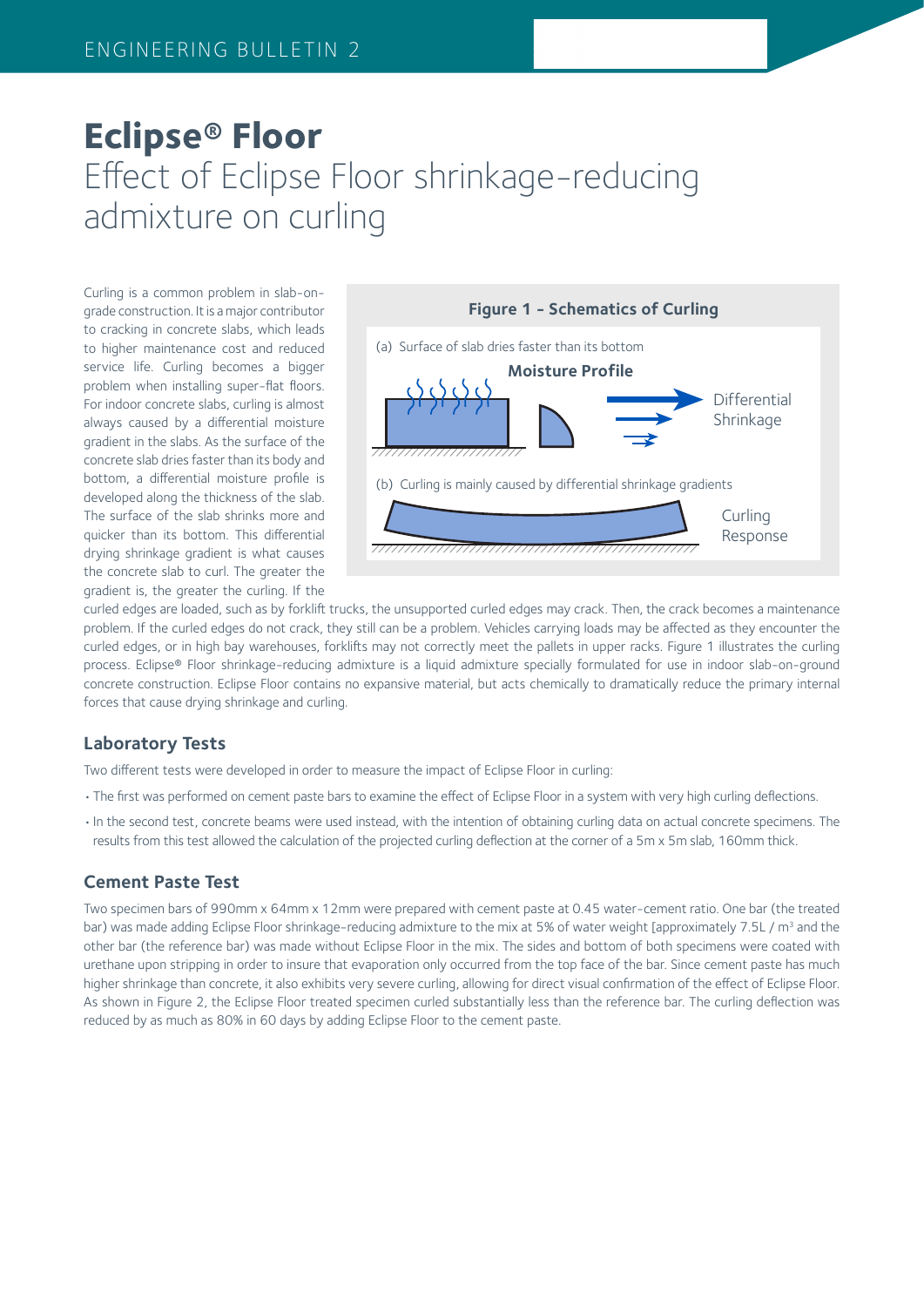



#### **In-Situ Shrinkage Measurement**

Unrestrained shrinkage beams of 1m x 0.2m x 0.1m were made with two embedded vibrating strain gauges in each. The strain gauges were placed in a longitudinal direction: one at 10mm from the surface and another at the centre of the cross section (50mm down from the centre). Using the embedded strain gauges, the concrete length changes were continuously measured and recorded every 15 minutes for the first 12 days after the pouring date and then on a daily basis until the 30<sup>th</sup> day.

A commercially produced Ready-Mix concrete with  $352$ kg / m<sup>3</sup> cement content and 0.51 water-cement ratio was used for these beams. The reference beams were made with this concrete and the treated beams were made with the addition of 6.18L / m<sup>3</sup> of Eclipse Floor to the concrete mix (See Table 1 for Eclipse Floor treated and reference concrete mix designs). After 3 day wet curing with plastic and wet burlap, these beams were air-dried in a closed warehouse with 40-50% relative humidity.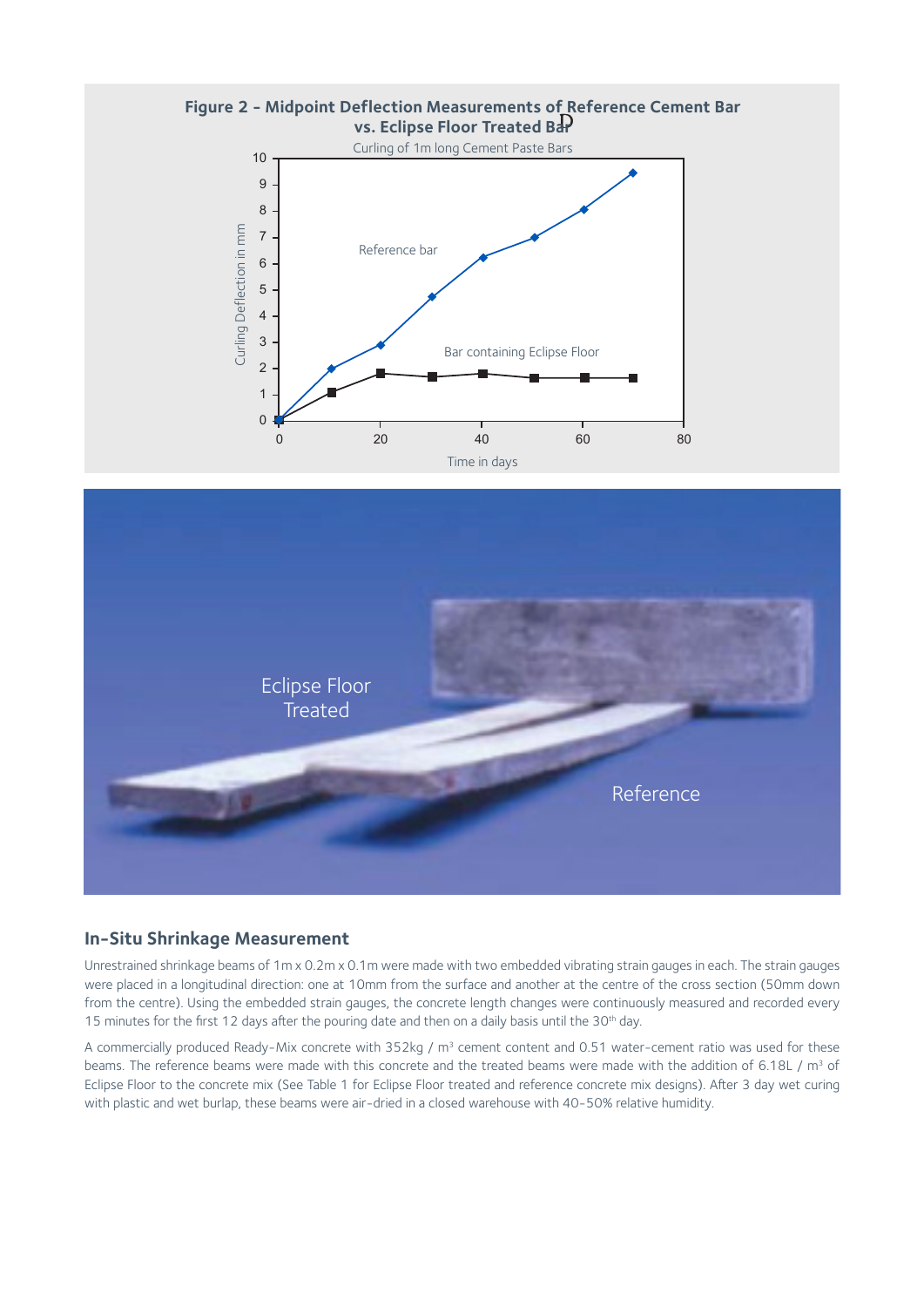

Figure 3 shows the in-situ shrinkage measurement results for the beams (Eclipse Floor treated vs. reference mix). The 30-day shrinkage was reduced by more than 50% with the addition of Eclipse Floor. Also, Eclipse Floor significantly reduced the early age shrinkage, which is very important since it shows the effectiveness of Eclipse Floor in preventing or minimising cracking in the weakest stages of concrete.

The shrinkage difference along the thickness of the concrete beams (difference between midpoint and surface shrinkage in Figure 3) indicates that curling is occurring. When compared to the reference beams, the shrinkage gradient in the Eclipse Floor treated beams is reduced by more than 50%. These results indicate the impact of Eclipse Floor in curling reduction.

# **Mid-to-Corner Point Deflection Calculation**

The mid-to-corner point deflection of a curled slab is calculated using the in-situ shrinkage gradient data. In this calculation, a 5m x 5m slab with 160mm thickness is used as an example. From Figure 3, the average shrinkage gradients between the two sets of strain gauges are measured as 100 x 10-6 and 35 x 10-6 for the reference beams and Eclipse Floor treated beams respectively. This exercise (ignoring gravity effects) shows that a slab made with the reference concrete mix would show a 15.5mm curling deflection at the corner of